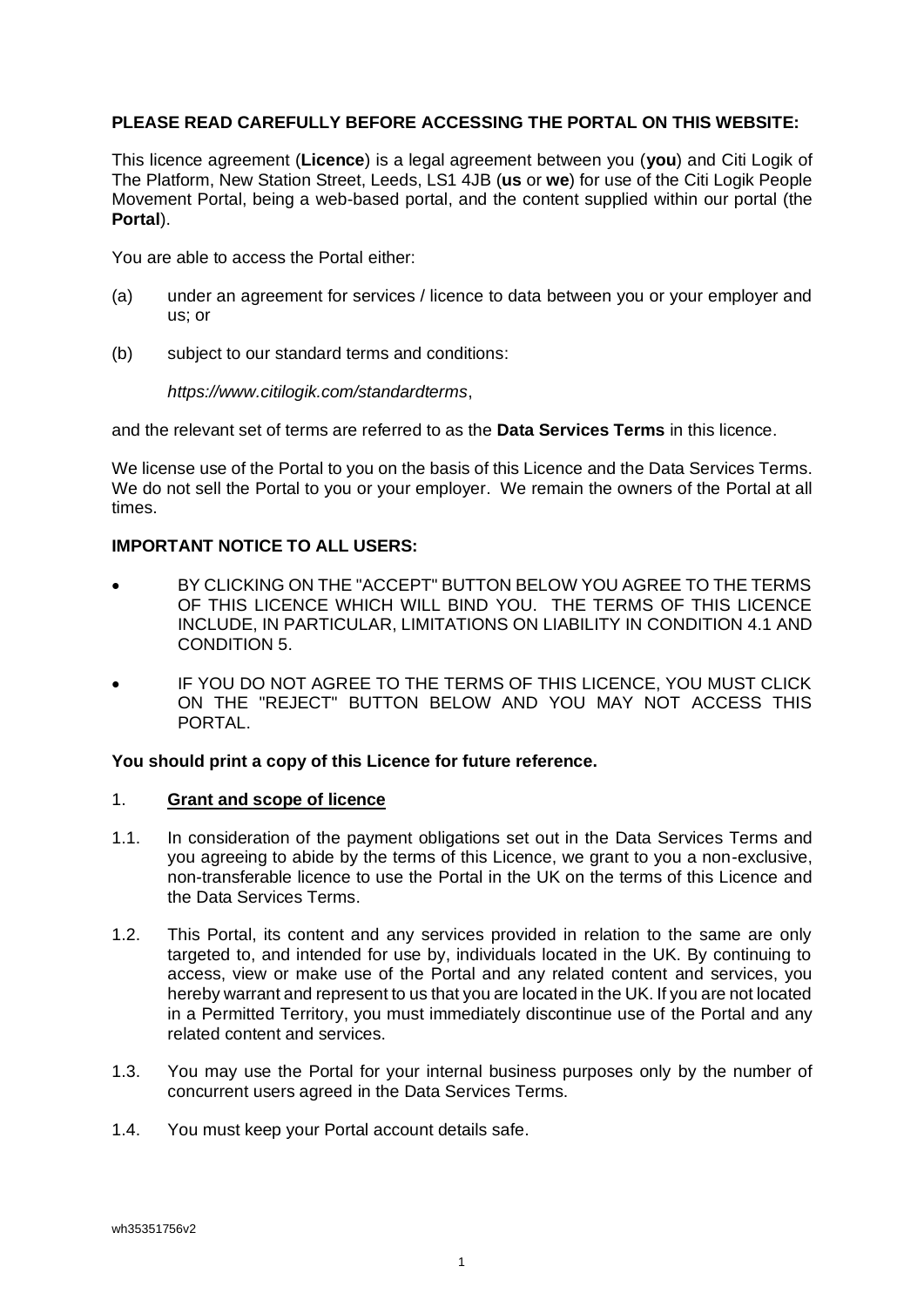1.5. If you choose, or you are provided with, a user identification code, password or any other piece of information as part of our security procedures, you must treat such information as confidential. You must not disclose it to any third party.

# 2. **Restrictions**

- 2.1. You may print off one copy, and may download extracts, of any page(s) from the Portal for your personal use and you may draw the attention of others within your organisation to content posted on the Portal.
- 2.2. You must not modify the paper or digital copies of any materials you have printed off or downloaded in any way, and you must not use any illustrations, photographs, video or audio sequences or any graphics separately from any accompanying text.
- 2.3. Our status (and that of any identified contributors) as the authors of content on the Portal must always be acknowledged (except where the content is user-generated).
- 2.4. You must not use any part of the content on the Portal for commercial purposes except as set out in the Data Services Terms.
- 2.5. If you print off, copy, download, share or repost any part of the Portal in breach of these terms of use, your right to use the Portal will cease immediately and you must, at our option, return or destroy any copies of the materials you have made.
- 2.6. You shall not conduct, facilitate, authorise or permit any text or data mining or web scraping in relation to the Portal or any services provided via, or in relation to, the Portal. This includes using (or permitting, authorising or attempting the use of):
	- 2.6.1. any "robot", "bot", "spider", "scraper" or other automated device, program, tool, algorithm, code, process or methodology to access, obtain, copy, monitor or republish any portion of the Portal or any data, content, information or services accessed via the same; or
	- 2.6.2. any automated analytical technique aimed at analysing text and data in digital form to generate information which includes but is not limited to patterns, trends and correlations.
- 2.7. The provisions in this clause should be treated as an express reservation of our rights in this regard, including for the purposes of Article 4(3) of Digital Copyright Directive (*(EU) 2019/790*).

## 3. **Intellectual property rights**

- 3.1. You acknowledge that all intellectual property rights in the Portal and the content anywhere in the world belong to us or our licensees, that rights in the Portal and the content are licensed (not sold) to you, and that you have no rights in, or to, the Portal or the content other than the right to use them in accordance with the terms of this Licence and the Data Services Terms.
- 3.2. You acknowledge that you have no right to have access to the Portal in source code form.

## 4. **Use of the Portal**

<span id="page-1-0"></span>4.1. Subject to the provisions of the Data Services Terms: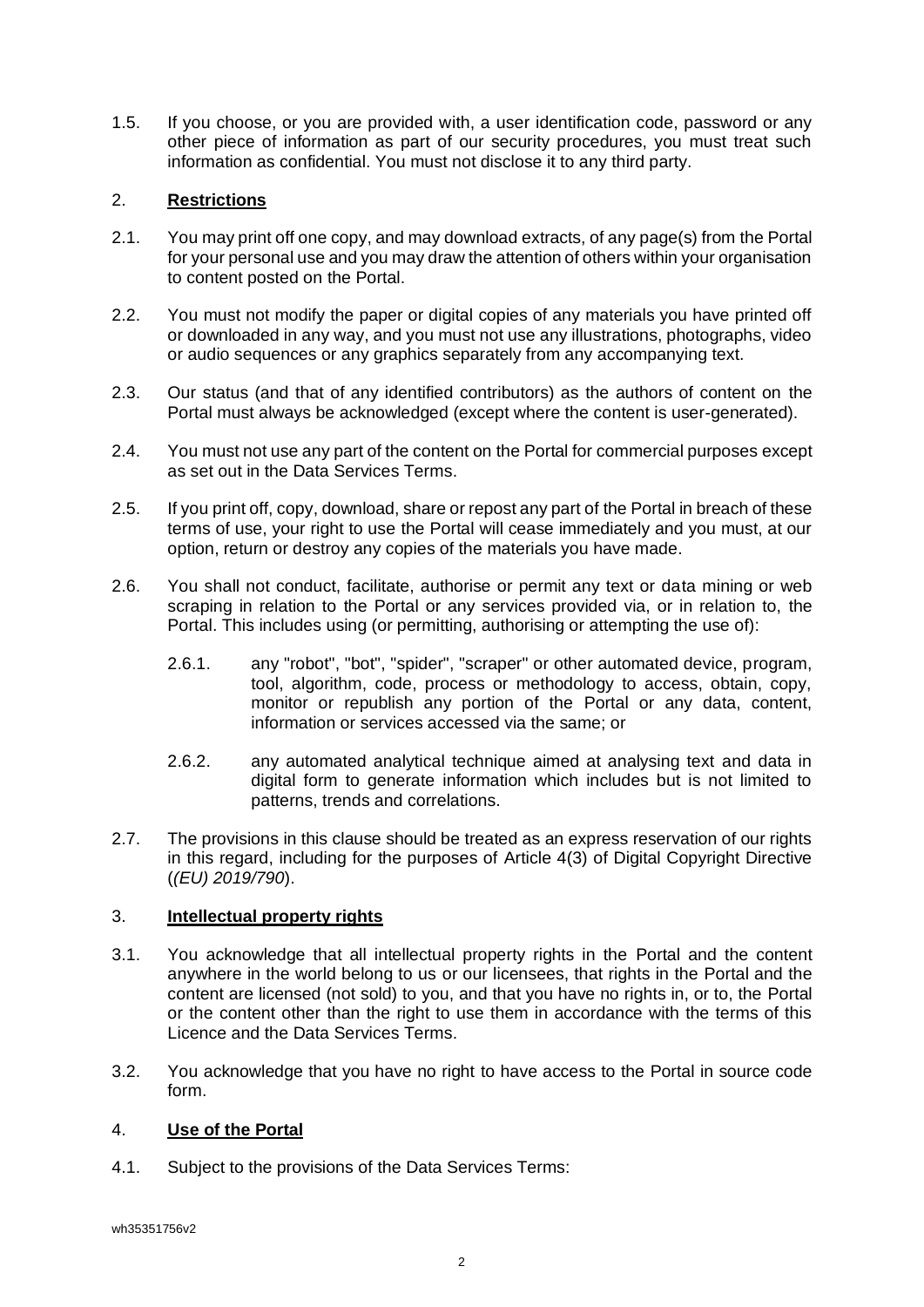- 4.1.1. we do not guarantee that the Portal, or any content on it, will always be available or be uninterrupted. We may suspend or withdraw or restrict the availability of all or any part of the Portal for business and operational reasons. We will try to give you reasonable notice of any suspension or withdrawal;
- 4.1.2. although we make reasonable efforts to update the information on the Portal, we make no representations, warranties or guarantees, whether express or implied, that the content on the Portal is accurate, complete or up to date; and
- 4.1.3. where the Portal contains links to websites and resources provided by third parties, these links are provided for your information only. Such links should not be interpreted as approval by us of those linked websites or information you may obtain from them.

### <span id="page-2-0"></span>5. **Limitation of liability**

- 5.1. Your use of the Portal is subject to the limitations of liability set out in the Data Services Terms and:
	- 5.1.1. we exclude all implied conditions, warranties, representations or other terms that may apply to the Portal or any content on it;
	- 5.1.2. we will not be liable to you for any loss or damage, whether in contract, tort (including negligence), breach of statutory duty, or otherwise, even if foreseeable, arising under or in connection with:
		- 5.1.2.1. use of, or inability to use, the Portal; or
		- 5.1.2.2. use of or reliance on any content displayed on the Portal.
	- 5.1.3. in particular, we will not be liable for:
		- 5.1.3.1. loss of profits, sales, business, or revenue;
		- 5.1.3.2. business interruption;
		- 5.1.3.3. loss of anticipated savings;
		- 5.1.3.4. loss of business opportunity, goodwill or reputation; or
		- 5.1.3.5. any indirect or consequential loss or damage.

### 6. **Termination**

- 6.1. We may terminate this Licence immediately by written notice to you if you commit a material or persistent breach of this Licence which you fail to remedy (if remediable) within 14 days after the service of written notice requiring you to do so.
- 6.2. On termination for any reason:
	- 6.2.1. all rights granted to you under this Licence shall cease; and
	- 6.2.2. you must immediately cease all activities authorised by this Licence.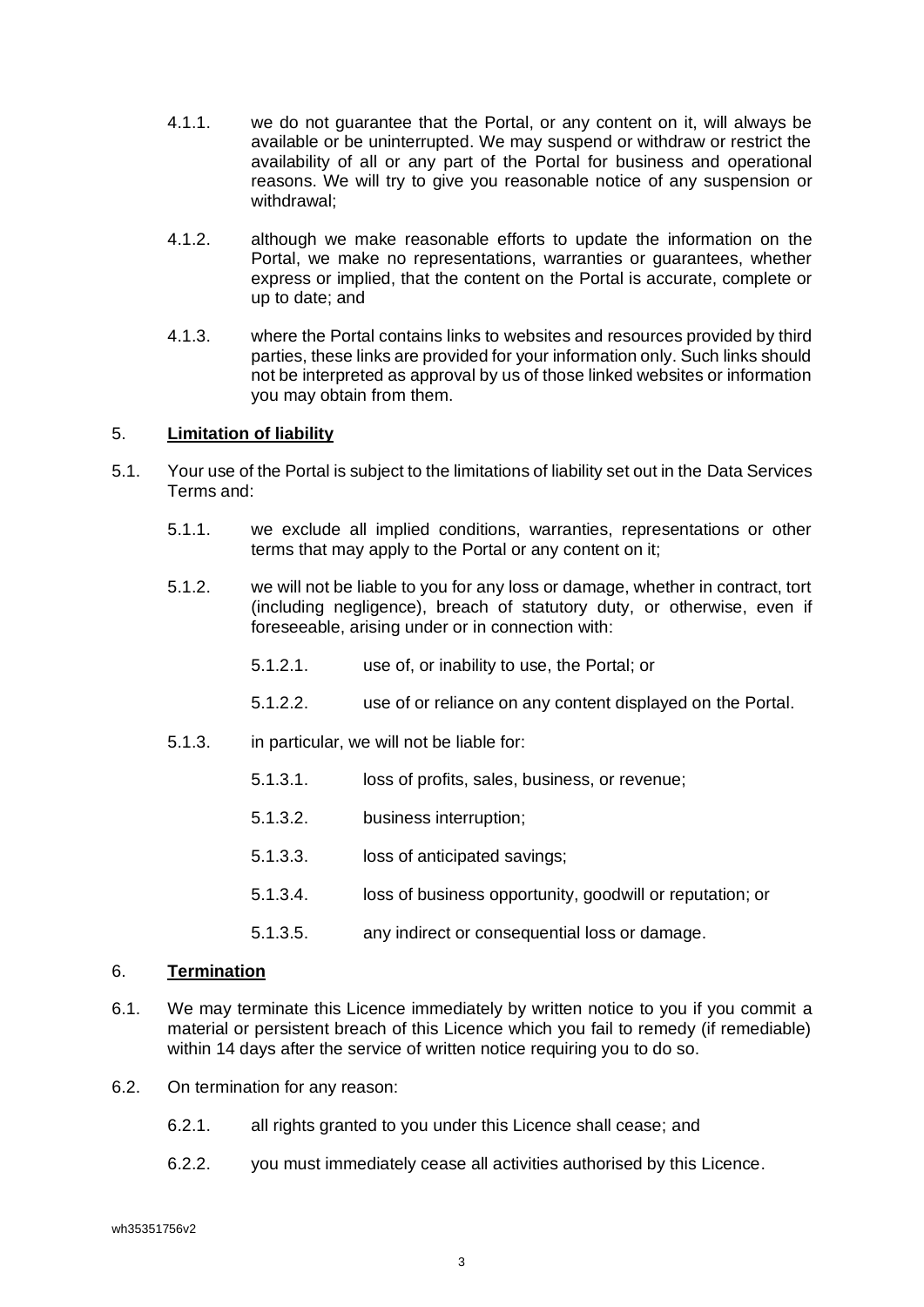### <span id="page-3-0"></span>7. **Communications between us**

- 7.1. We may update the terms of this Licence at any time on notice to you in accordance with this condition [7.](#page-3-0) Your continued use of the Portal following the deemed receipt and service of the notice under condition [7.3](#page-3-1) shall constitute your acceptance to the terms of this Licence, as varied. If you do not wish to accept the terms of the Licence (as varied) you must immediately stop using and accessing the Portal on the deemed receipt and service of the notice.
- 7.2. If we have to contact you, we will do so by email or by pre-paid post to the address you provided in accordance with your registration of the Portal.
- <span id="page-3-1"></span>7.3. Note that any notice:
	- 7.3.1. given by us to you will be deemed received and properly served 24 hours after it is first posted on our website, 24 hours after an email is sent, or three days after the date of posting of any letter; and
	- 7.3.2. given by you to us will be deemed received and properly served 24 hours after an email is sent, or three days after the date of posting of any letter.
- 7.4. In proving the service of any notice, it will be sufficient to prove, in the case of posting on the Portal, that the Portal was generally accessible for a period of 24 hours after the first posting of the notice; in the case of a letter, that such letter was properly addressed, stamped and placed in the post to the address of the recipient given for these purposes; and, in the case of an email, that such email was sent to the email address of the recipient given for these purposes.

### 8. **Events outside our control**

- 8.1. We will not be liable or responsible for any failure to perform, or delay in performance of, any of our obligations under this Licence that is caused by an Event Outside Our Control. An Event Outside Our Control is defined below in condition [8.2.](#page-3-2)
- <span id="page-3-2"></span>8.2. An **Event Outside Our Control** means any act or event beyond our reasonable control, including without limitation failure of public or private telecommunications networks.
- 8.3. If an Event Outside Our Control takes place that affects the performance of our obligations under this Licence:
	- 8.3.1. our obligations under this Licence will be suspended and the time for performance of our obligations will be extended for the duration of the Event Outside Our Control; and
	- 8.3.2. we will use our reasonable endeavours to find a solution by which our obligations under this Licence may be performed despite the Event Outside Our Control.

### 9. **How we may use your personal information**

Under data protection legislation, we are required to provide you with certain information about who we are, how we process the personal data of those individuals who use the Portal and for what purposes and those individuals' rights in relation to their personal data and how to exercise them. This information is provided in our